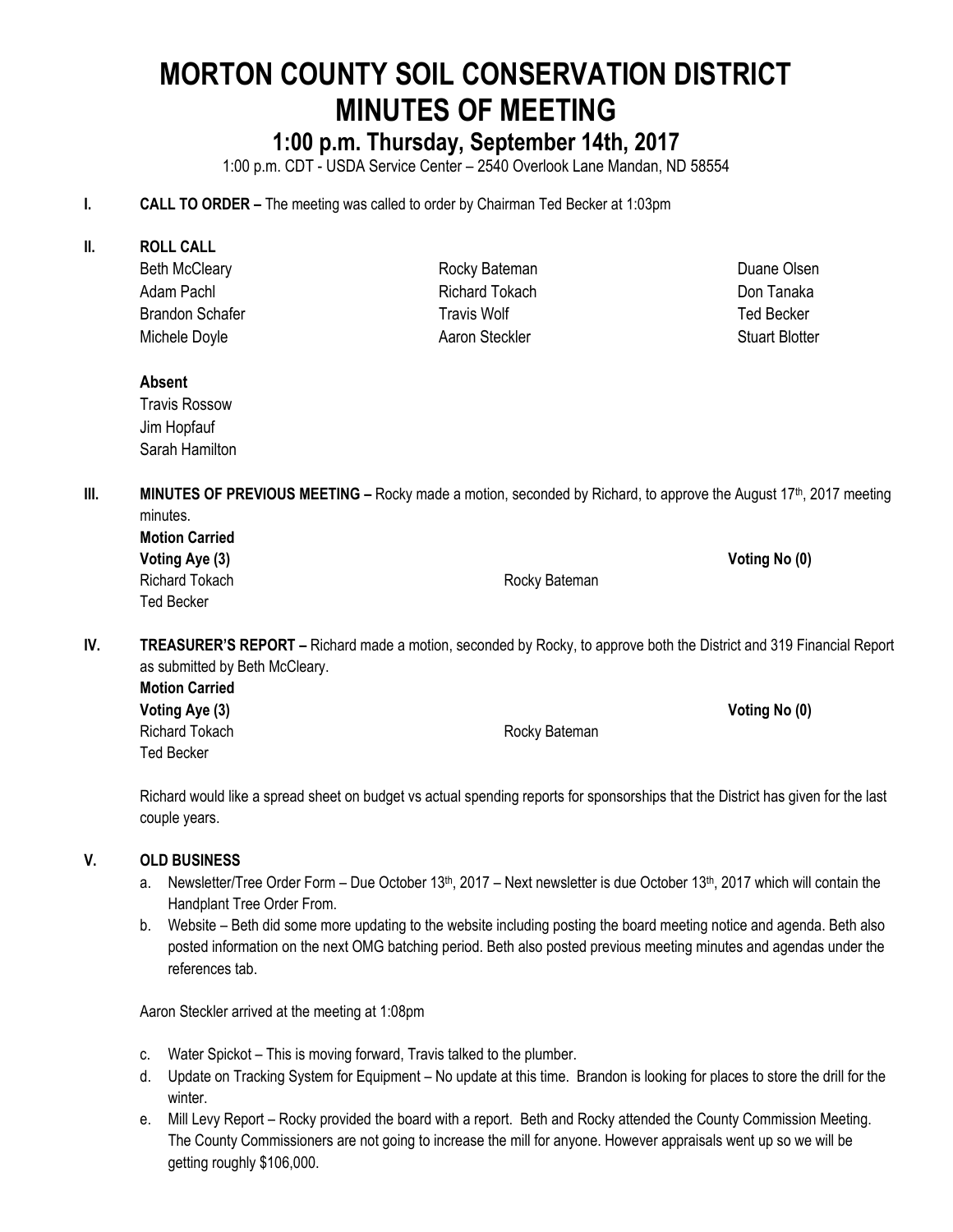- f. Lewis & Clark Envirothon Sponsorship Teachers had their envirothon and it went well.
- g. Auction Item NDASCD Annual Meeting Jim is working on building an item for the auction.

## **VI. REVIEW WORK PLAN/CALENDAR**

- a. Soil Health Workshop  $\oslash \oslash$  BSC February 28<sup>th</sup>, 2018 Brandon provided an update on speakers to the board.
- b. Cover Crop Tour Morton County SCD September 2017 Next week was the planned time to have the cover crop tour but due to staff workload the Cover Crop Tour will not be scheduled for next week.
- c. NDASCD Annual Convention Bismarck November  $19<sup>th</sup>$ -21st 2017 Beth confirmed who needed rooms.

## **VII. NEW BUSINESS**

- a. Tree Agreement/Other District Examples Richard discussed some questions with Adam on the agreement. Adam will make the changes and bring it to the board for review at next meeting.
- b. Website Vendor Prices Richard made a motion, seconded by Rocky, to approve Beth to purchase the 10 hour prepurchased plan for \$900.00 from Up & Running.

| <b>Motion Carried</b> |                |               |
|-----------------------|----------------|---------------|
| Voting Aye (4)        |                | Voting No (0) |
| Richard Tokach        | Rocky Bateman  |               |
| Ted Becker            | Aaron Steckler |               |

- c. Working from the District Shed if Federal Building is Unavailable The board discussed what the staff would do if the Federal Building is unavailable.
- d. Discount for Replacement Trees The board discussed the possibility of providing a discount for replacement trees. Adam talked to JD from Oliver County and he discounts a \$1.00 off for replacement trees for plantings. The board decided to keep the prices as is for the time being.

#### **VIII. REPORT OF DISTRICT PROGRAMS**

1. OMG Grassland Improvement Project – Connie has been handling the reimbursements and payments. Brandon stated that that is going really well. The next batching period will be open October 2<sup>nd</sup> to November 10<sup>th</sup>.

#### **IX. REPORT OF DISTRICT EMPLOYEES**

- a. District Technician
	- 1. Update on Trees and Fabric Adam has been working on about 20 different planting plans. The Forest Service has another cost share opportunity this year. There is not many restrictions as long as the plan follows NRCS specifications. It is a 60% cost share for total costs. Adam has been working with Sharon and Shelly with EQIP things which the District can vouch for towards the contribution agreement. Adam is asking for a new measuring wheel. Estimated price is \$100-\$200.

Rocky made a motion, seconded by Aaron, to approve Adam to purchase a new measuring wheel.

**Motion Carried**

Richard Tokach **Richard Tokach** Rocky Bateman Ted Becker **Aaron Steckler** Aaron Steckler

**Voting Aye (4) Voting No (0)**

- b. District Secretary
	- 1. Admin Update Beth has been working on the next newsletter format as well as the website. Beth and Brandon also completed and sent in the Award nomination for Jackie Buckley. Beth has been working on the contribution agreement with NRCS and 319 projects.
- c. 319 Watershed Coordinator
	- 1. Update on Watershed Program Brandon has an agreement with the Water Commission for Water Festival. The only change in the agreement, is the contribution to the SCD from \$1,000 to \$750. The date is set for April 10th 2018. Aaron made a motion, seconded by Richard, to approve the agreement with the Water Commission.

**Motion Carried Voting Aye (4) Voting No (0)** Richard Tokach **Richard Tokach** Rocky Bateman

Ted Becker **Aaron Steckler** Aaron Steckler